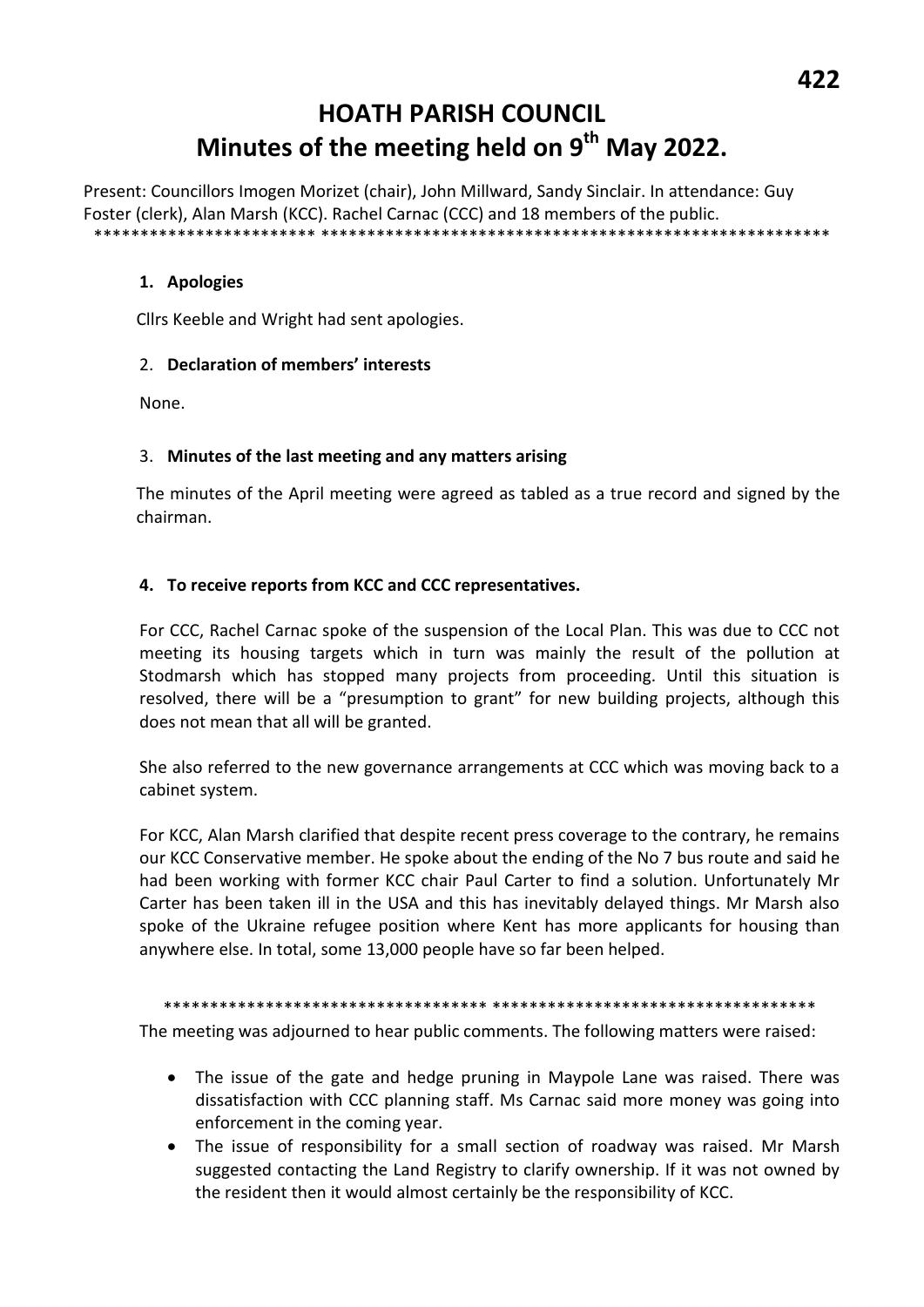- Litter has been spotted on the new village green. We will need to ask CCC for more bins.
- The matter of the speed camera was raised; Cllr Millward is dealing with this.
- Cllr Morizet spoke of the desire of St Nicholas Court Farms to build houses on a field behind the church. She has met with them and the matter is under close review.

\*\*\*\*\*\*\*\*\*\*\*\*\*\*\*\*\*\*\*\*\*\*\*\*\*\*\*\*\*\*\*\*\*\*\*\*\*\*\* \*\*\*\*\*\*\*\*\*\*\*\*\*\*\*\*\*\*\*\*\*\*\*\*\*\*\*\*\*\*\*

# **5. To consider arrangements related to the jubilee celebrations.**

It appears that since the last meeting, Cllr Wright has agreed arrangements for a power supply with the village hall and that cable covers are readily available at modest cost. It was not possible to go into more detail in Cllr Wright's absence and as well as awaiting information from Cllr Wright, the clerk is awaiting clarification from KCC before he can submit a detailed bid for the £800 grant promised by Alan Marsh.

# **6. To consider matters relating to the cancellation of the No. 7 bus route.**

This had already been discussed. The clerk has written to everyone concerned, including our MPs but there had been no positive responses.

## **7. Accounts and Annual Return for 2021/22**

The clerk had circulated the relevant pages from the annual return which had now come back from the internal auditor with a clean bill of health. A surplus of £1,390 had been recorded last year. After discussion it was unanimously resolved to approve the Governance Statement and the Accounting Statements and these were duly signed by the chairman.

#### **8. Planning**

The grant of application CA/21/03108 was noted.

# **9. Report of the clerk/RFO**

The following payments were unanimously approved:

| 1. Clerk: April (net)            | £352.46 |
|----------------------------------|---------|
| 2. KALC sub                      | £264.91 |
| 3. Arthur J. Gallagher Insurance | £462.46 |

*[It was noted after the meeting that the clerk was underpaid by 20p and this should be adjusted next month.]*

At end-April the cash book balance was £25,117.46. This has been reconciled to the bank balance of £33,236.46 which includes the precept and CFG for 2022/23.